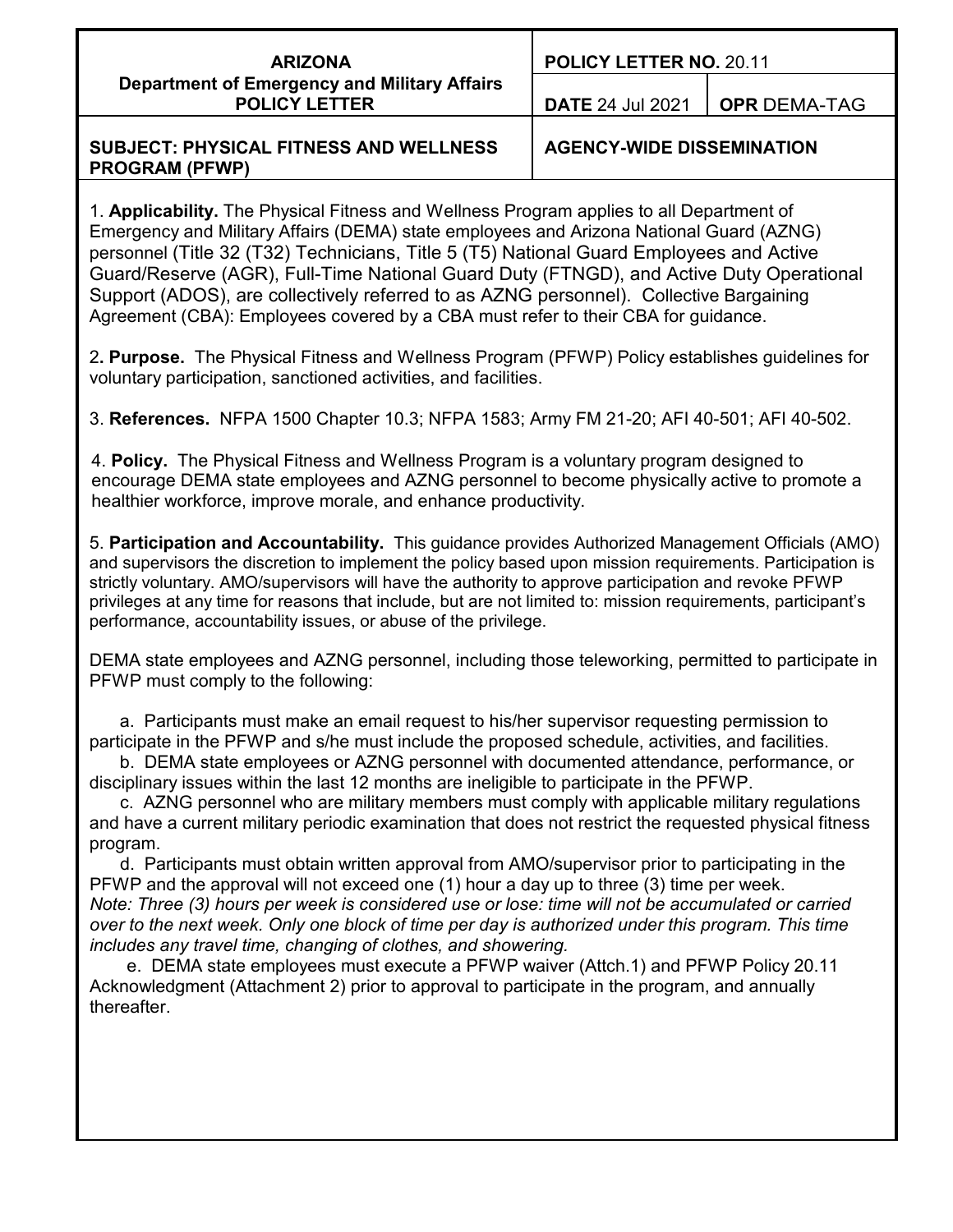#### 6. **Supervisor Responsibilities.**

a. The supervisor must determine if mission requirements will allow participation and suspend participation for short periods of time or cancel participation if mission requirements change or overtime is required.

b. The supervisor may approve participation provided all conditions of this policy are met. A supervisor's denial of an employee's request must be forwarded to the AMO for review prior to notifying the employee of the final decision.

c. Review, suspend or termination participation if employee is not complying with this policy and/or where issue to include, but not limited to: performance, discipline, or abuse of time issues arise.

d. Ensure DEMA state employees execute a PFWP waiver (Attch. 1) and PFWP Policy 20.11 Acknowledgment (Attch. 2) prior to approval to participate in the program, and annually thereafter.

7. **Activities:** Acceptable physical training programs are limited to the following:

a. Use of approved facilities for resistance and/or cardio training, running, jogging, brisk walking, weightlifting, aerobics, rope jumping, bicycling, rowing, yoga, calisthenics, and other types of cardiovascular exercises and strength training.

b. Bicycling, walking, jogging, or running programs that begin and end at the worksite of the participant.

8. **Facilities.** Acceptable facilities participants can use at his or her own risk include:

a. AZNG facilities will be available to participants in accordance with the current installation policy.

b. Active-duty military installation (on-base) gym or recreational center.

c. Private fitness centers or facilities.

d. Public parks.

e. Any physical activity performed outdoors on a DEMA/AZNG installation, whether in regular duty status or off-duty status, is to be performed using the buddy system when the temperature is 100°F or greater.

9. **Administration.** The proponents of this policy are DEMA/HRD and NGAZ/HRO. State Employees and Users refer questions and comments to the 5636 E. McDowell Road, Phoenix AZ 85008-3495, ATTN: DEMA/HRD and AZNG Personnel and Users refer questions and comments to the 5636 E. McDowell Road, Phoenix AZ 85008-3495, ATTN: NGAZHRO.

Wilds

KERRY L. MUEHLENBECK Major General, AZ ANG The Adjutant General

Attachment 1: State Employee Physical Fitness/Wellness Program Waiver Attachment 2: State (DEMA) Employee Physical Fitness/Wellness Program Policy 20-11 Acknowledgement

This policy letter supersedes Policy Letter 20.11 dated 1 June 2010.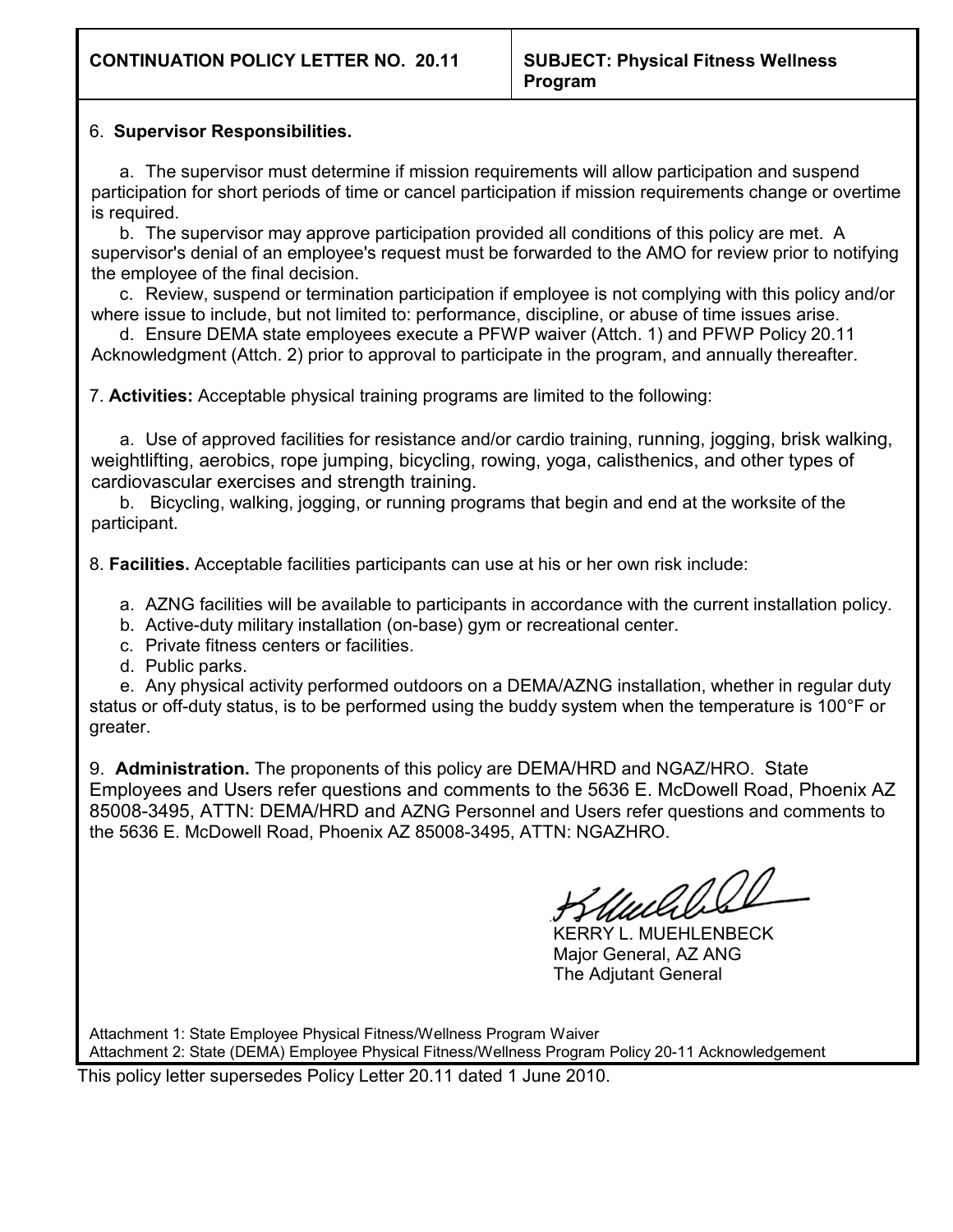### **Attachment 1**

### **DEMA (STATE) EMPLOYEE PHYSICAL FITNESS/WELLNESS PROGRAM WAIVER AND RELASE OF LIABILITY**

DEMA State Employees wishing to voluntarily participate in the Physical Fitness Wellness Program (PFWP) must agree (*employee must initial each paragraph*):

1. Participation in the PFWP can result in personal harm, loss, damage, injury, or death. I accept these risks on behalf of myself and on behalf of my heirs, executors, and assigns. To the fullest extent allowed by law, I waive and release any potential future claim against any and all persons, employees, representatives, agents, and agencies of the State of Arizona, (including, but not limited to, Department of Emergency Management and Military Affairs (DEMA)). DEMA does not warrant or guaranty that the physical location, facilities, equipment, or activity is safe and appropriate for such an activity. It is my sole and personal obligation to ensure that the site and equipment is safe and appropriate for my use.

2. I am responsible for determining whether I am physically and medically able to participate in an activity. Although the DEMA highly encourages it, I am solely responsible for consulting with my physician to determine whether a physical or medical examination should be undertaken before I participate in an activity and I will abide by any determination, limitation, or recommendation that may be issued by my medical or health care provider. Before, during, and after an activity, I am solely responsible for determining my health and physical status and whether I can or should discontinue my participation in the activity, or take other actions, to protect my health or safety. DEMA assumes no duty to me to ensure my physical or medical ability to participate in an activity, whether before, during, or after such activity.

\_\_\_\_\_\_\_3. My participation in the PFWP and any related activity, including related events before and after the activity, is not within the scope of my employment with DEMA. These are voluntary recreational or athletic activities that are not required or expected of my employment and are not covered under Arizona's workers' compensation statutes. As such, I will be personally liable for all costs of treatment or care, or other financial expenditures or financial loss or impairment that might arise from my participation in the PFWP and any related activity.

\_\_\_\_\_\_\_4. I will conduct myself in a safe and reasonable manner. I will not participate in Activity while under the influence of medication, drugs or alcohol, or while suffering from any medical, health or other condition (including, but not limited to, illness or injury), that might in some manner potentially cause harm or injury to me, to another participant, or to the property of Department. I will defend and indemnify DEMA, the State of Arizona, and its agents and employees, in response to any claim for injury, damage, or loss arising in some manner from my participation in the PFWP.

#### **THIS WAIVER IS APPLICABLE TO ANY and ALL "ACTIVITIES" RELATED TO MY PARTICIPATION IN THE PFWF PROGRAM, REGARDLESS OF DATE OR CONTENT, UNTIL IT IS EXPRESSLY REVOKED IN WRITING.**

| Signature:                        | Date: |  |
|-----------------------------------|-------|--|
| (Please Print) Name/Employee No.: |       |  |

TO BE MAINTAINED IN PERSONNEL FILE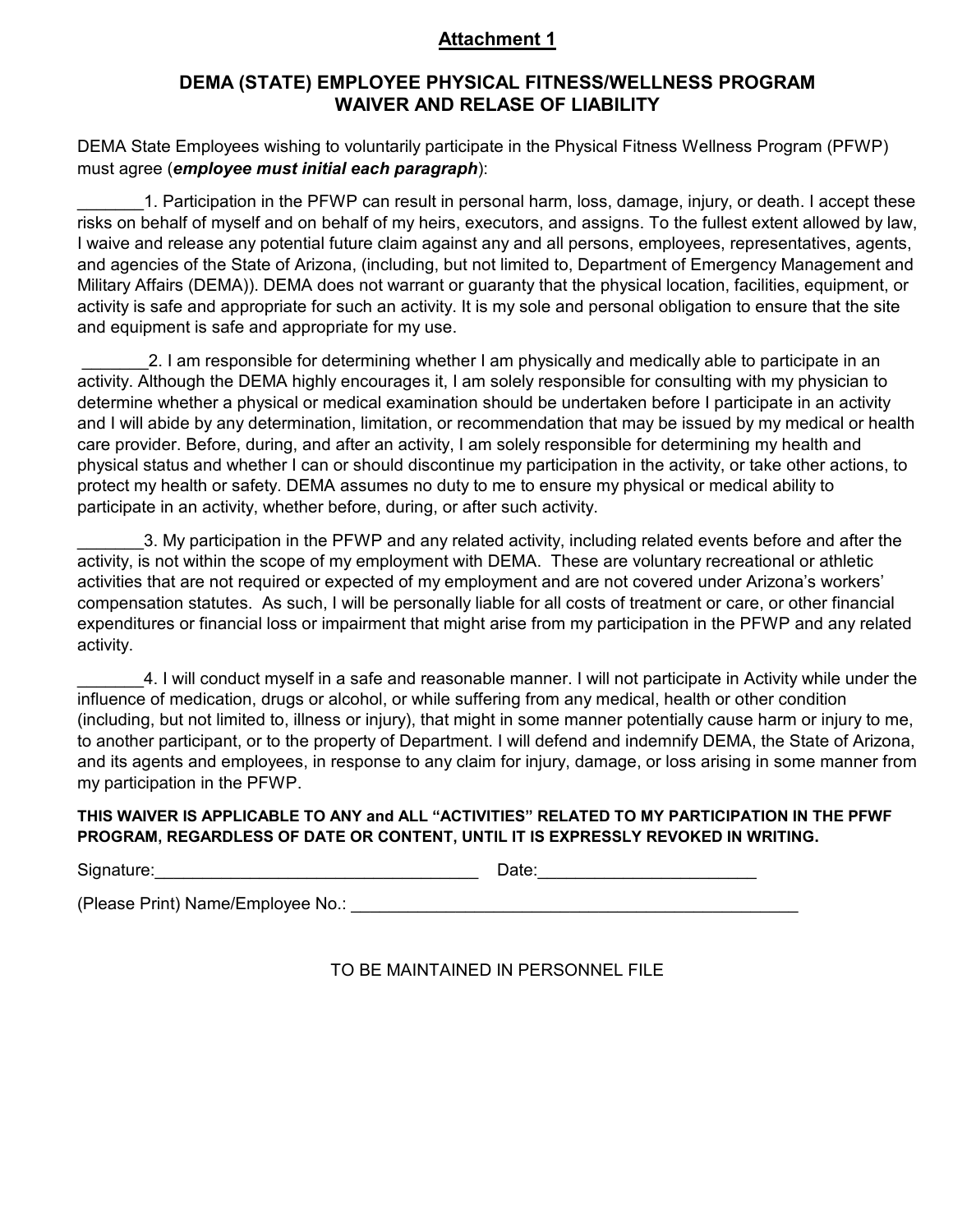# **Attachment 2**

# **DEMA (STATE) EMPLOYEE PHYSICAL FITNESS/WELLNESS PROGRAM POLICY 20-11 ACKNOWLEDGEMENT**

, have read the Physical Fitness and Wellness Program (PFWP) Policy 20-11, guidelines and understand that participation in the program is voluntary.

I request approval to participate in PFWP activities for three (3) hours per week. I understand (*employee must initial each line*):

My participation is subject to supervisory scheduling and approval. My supervisor is authorized to allow me a maximum of three (3) hours per week, which cannot exceed one (1) hour per day, during which I may participate in fitness/wellness activities that have been outlined in PFWP Policy 20-11.

\_\_\_\_\_\_\_I understand that the approved three (3) hours per week will not be accumulated and carried over and the time will include all travel time, changing of clothes and showering.

Time granted to engage in the PFWP is a privilege, not a right, and that use of this time must be balanced with my obligation to accomplish my workload.

I understand that my supervisor may cancel, suspend, or terminate privilege.

I understand all activity engaged in is at my own risk, and I further understand that any injuries resulting from **this activity will not be covered by worker's compensation.**

The fitness activities that have been approved for the PFWP are running, jogging, brisk walking, weightlifting, aerobics, rope jumping, bicycling, rowing, swimming, calisthenics, and other types of cardiovascular exercises.

Should my ability to participate in physical fitness activities become limited in any manner; I will notify my supervisor immediately.

Failure to adhere to the PFWP policy and the AMO/supervisor approved time, activities, and facilities may result in termination of approval to participate in this program and/or lead to disciplinary action.

The activity(ies) I intend to pursue is (are):

The facility(ies) where I intend to pursue this (these) activity(ies) is (are):

 $\overline{a_1}$  , and the contribution of the contribution of the contribution of the contribution of the contribution of the contribution of the contribution of the contribution of the contribution of the contribution of the